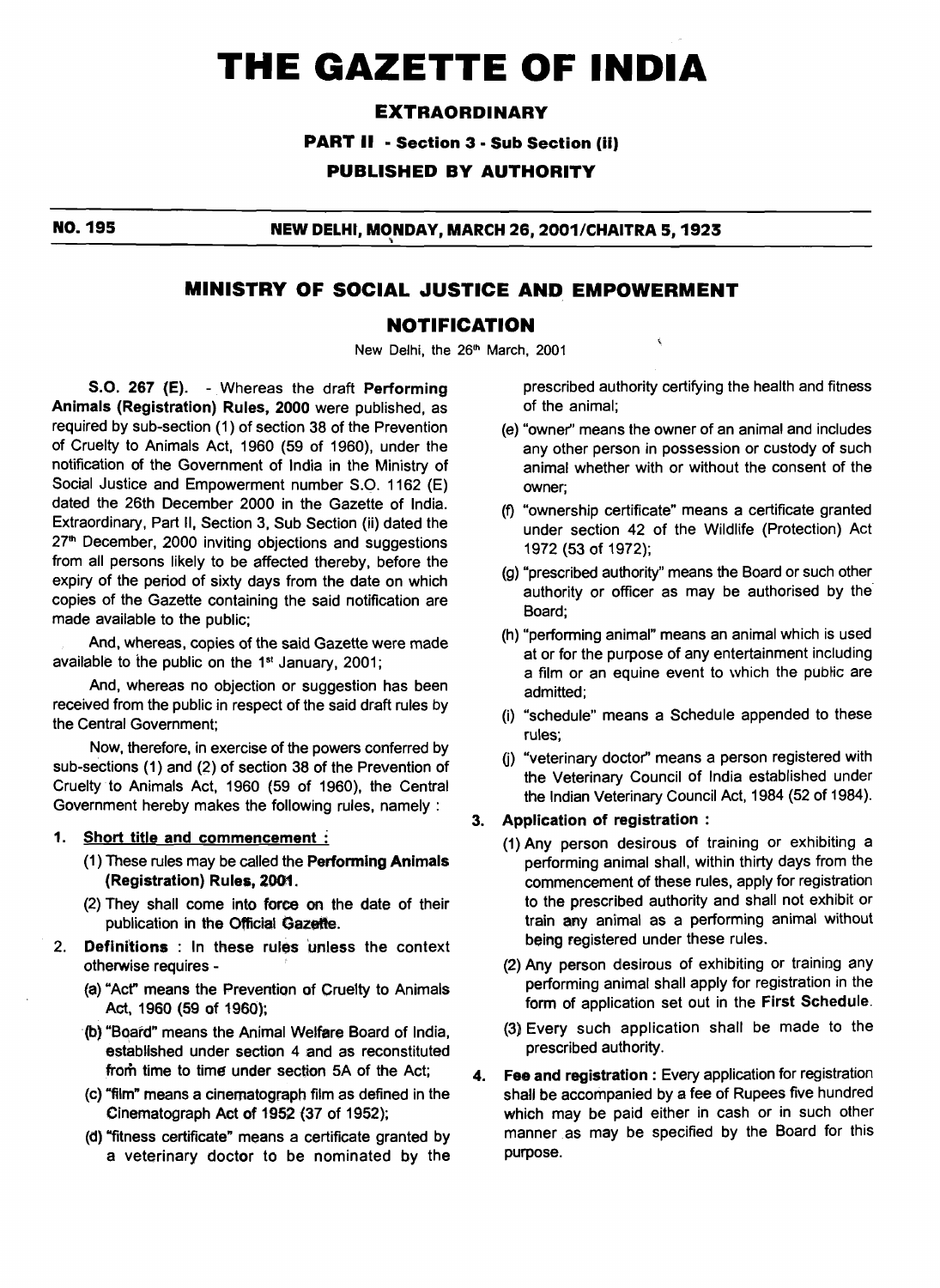- 5. Power to call for additional information : iii. the owner shall ensure proper watering and feeding
	- (1 ) The prescribed authority may call for such additional records and information as it may deem fit from the applicant in respect of the particulars furnished by it.
	- (2) If the prescribed authority is satisfied about the proposed performance and the method to be adopted for the training of such animals by the applicant it may grant registration.
	- (3) The prescribed authority while granting registration may impose such other conditions, as it may deem appropriate for the training and upkeep of such performing animals.

### **6.** Form of certificate of registration :

- (1) The certificate of registration shall be issued by the  $\cdot$ prescribed authority in the form set out in the Second Schedule.
- (2) Every registration shall be given a serial number in a order in which it is made, and it shall be indicated in the certificate of registration.
- 7. Prior information for use of performing animals in films : -
	- (1) Every owner desirous of hiringout or lending a performing animal in the making of a film shall give prior information in the format as specified by the prescribed authority for this purpose to specifying the kind of animal, age of animal, physical health of the animal, the nature of performance to be done by the animal, the duration for which the animal shall be used for such performance, the duration and method of training of the animal for such performance and justification for the use of such animals in the film and such other information as may be required by that authoritv.
	- (2) Every such application shall be accompanied by a fitness certificate issued by a veterinary doctor certifying the health and fitness of the animal along with a ownership certificate in case of animals covered under the wildlife (Protection) Act, 1972 (53 of 1972).

#### 8. General conditions for registration

- (1) The prescribed authority while granting registration may impose such terms and conditions as it deems appropriate and shall impose the following conditions in granting registration, namely :
- i. every owner who has ten or more such performing animals shall have a veterinarian as a regular employee for their care treatment and transport.
- ii. the owner shall not transport such animals by road continuously for more than 8 hours and except in cages admeasuring as specified in the Fifth Schedule;
- halts during such transportation;
- iv. the owner after transportation shall provide feeding and retiring enclosures in respect of the animals specified in the Sixth Schedule;
- **v.** the owner shall ensure that any animal is not inflicted unnecessary pain or suffering before or during or after its training or exhibition;
- **vi.** the owner shall not deprive the animal of feed or water in order to compel the said animal to train or perform any trick;
- vii. the owner shall train an animal as a performing animal to perform an act in accordance with its basic natural instinct;
- viii. the owner shali not make a performing animal perform if it is sick or injured or pregnant;
- ix. the owner shall ensure that no sudden loud noise is deliberately created within the vicinity of any performing animal or bring an animal close to fire, which may frighten the animal;
- x. the owner in case the performing animal is to be exhibited under artificial light, the overall intensity of such light shall not be more than 500 LUX;
- xi. the owner shall not subject the animals to any action which may either kill or injure or use the animal in scenes which may cause injury to the animals;
- xii. the owner shall not use any tripping device **or**  wires or pitfalls for such animals;
- xiii. the owner shall not expose any animal to either burning fire or to fire accidents;
- xiv. the owner shall not keep any animal including horses in close proximity while shooting scenes involving explosives or other loud noises;
- xv. the owner shall ensure that props such as spears, nails splinters, barbed wires and other such props shall not cause injury to-the animals during the performance;
- xvi. the owner shall ensure that the equines are not made to walk on hard surfaces without being shoed and shall further ensure that the animals are not used in downhill slides or rodeo slide stops without proper skid and hock boots;
- xvii.the owner of any equine shall not use any whip other than an air cushioned shock absorbing whip which has been scientifically tested to prove that it will not cause weals, bruising or other damage to the horse and subject to the conditions that (a) the whip shall not have raised binding, stitching, seam or flap. (b) the whip shall be used by licensed jockeys only. (c) the owner shall also ensure that the whip is not used other than either on the quarters in either the forehand or the backhand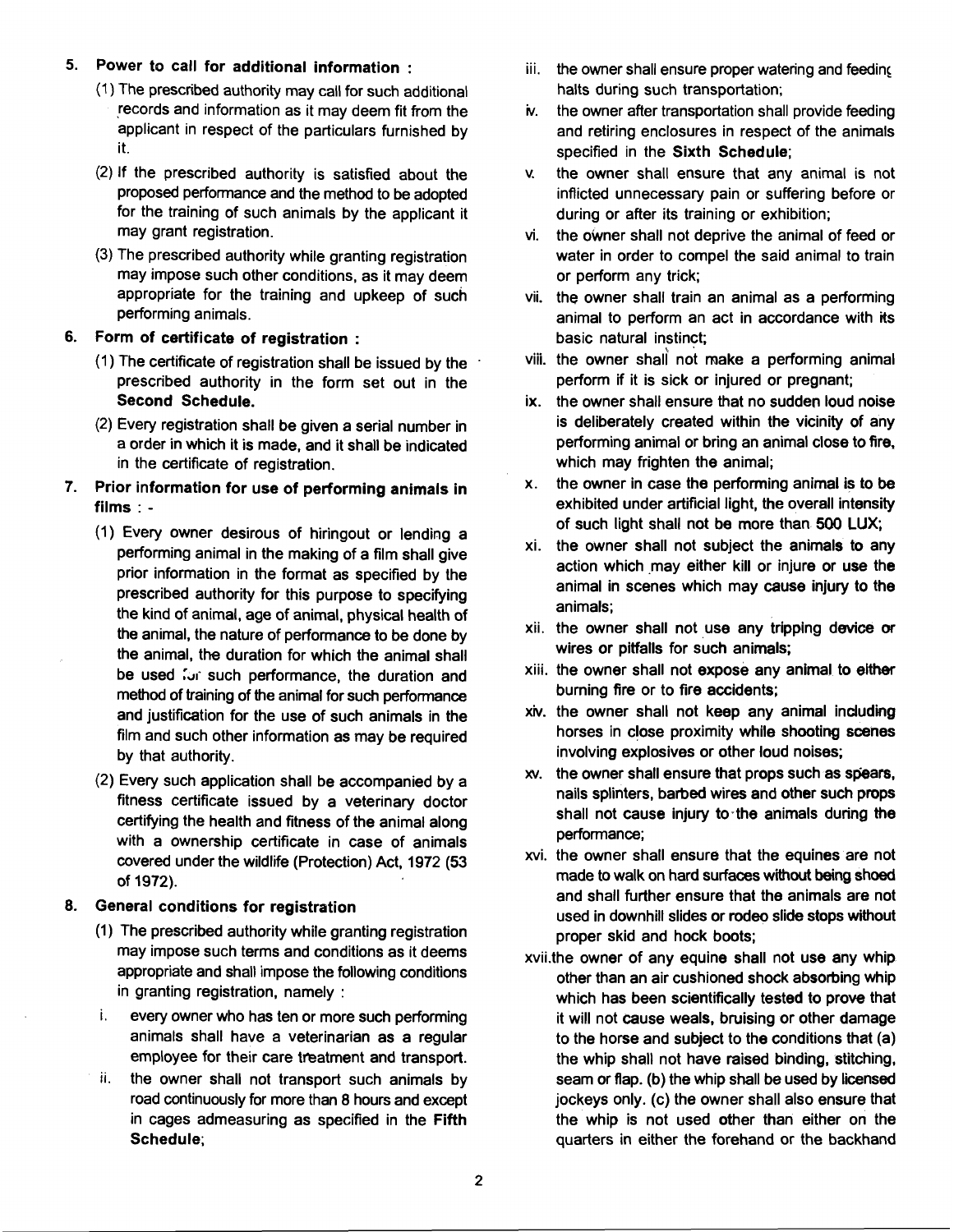shoulder height. (d) the whip shall not be used more than 3 times in a race;

- xviii.the owner shall ensure that the animal is not used on floors that are very smooth without the use of non-skidding mats;
- xix. the owner shall ensure that large gathering of animals is not allowed in such a way which may cause or result in stampede to the animals;
- xx. the owner shall ensure that the animal is not made or incited to fight against other animals and shall further ensure that sedatives or tranquillisers or steroids or any other artificial enhancers are not administered to or inserted in any animal except the anaesthesia by a veterinary doctor for the purpose of treatment of an injured or sick animal;
- xxi. the owner shall ensure that the animal shall not be transported or be kept or confined in cages and receptacles which do not measure in height, length or breadth as specified under the Transport of Animal Rules, 1978, the Recognition of Zoo Rules, 1992 or under any other Act, rule or order for this purpose;
- xxii. the owner shall ensure that the animal is not continuously used for excessive number of takes in shooting a film without providing adequate rest to the animal and in the event of a snake being used it shall not be made to ingest any substances or made to crawl across tarred or any other heatened surface and shall not be contorted to wrestle;
- xxiii.the owner shall ensure that while using an animal in shooting a film, the fight sequence shall not be shot in any livestock holding area including poultry area and shall further ensure that no birds are shown in cages:
- xxiv. the owner shall inforrp the prescribed authority at least four weeks in advance informing the place, date and time of the actual making of the film wherein the animal is to be used;
- (2) The prescribed authority may also impose such other conditions for the grant of registration as may be deemed appropriate to it for the welfare of animals.
- **9. Register**  Every person to whom a certificate of registration is issued under these rules shall have his name entered in a register which shall be kept in the form set out in the **Third Schedule.**
- **10. Inspection of register**  The register kept for the purpose of these rules shall be open to inspection during office hours on any working day on payment of a fee of twenty rupees and any person may take extract

position or down the shoulder in the backhand therefrom or may require the prescribed authority to position or use the whip with the arm above issue to him a certified copy of any entry made therein issue to him a certified copy of any entry made therein on payment of a fee of fifty rupees.

- **Application for variation of entries in register**  Every application for the variation of any particular entered in the register maintained for the purpose of these rules shall be in the form set out in the **Fourth Schedule** and when any particular is varied the existing certificate of registration shall be cancelled and a new certificate be issued.
- **12. Submission of report by veterinary doctor**  Every person who has been granted registration under these rules shall ensure that a monthly report of all the performing animals in the form to be specified by the prescribed authority in respect of their nealth, deaths and births duly certified by a veterinary doctor is. submitted to the prescribed authority on or before the 7th of every succeeding month.
- **13. Prohibition on exhibition and training of specified performing animals** - Performing animals whose performance has been prohibited under sub section (2) of section 22 of the Act shall not be trained or exhibited as a performing animal.

#### **14. Power to inspect** -

- (1) The prescribed quthority may depute an officer or authorise any other person, to inspect the'mode of transport, care and upkeep of the animals, or to be present at the time of training or exhibition of the performing animals or during making of a film to ensure that the conditions of registration are being complied with.
- (2) The owner shall not obstruct the entry of such officer or authorised person and extend all possible assistance to enable him to discharge his duty.
- **15. Report of inspection**  The officer deputed or person authorised under rule 14 shall after inspection submit a report to the prescribed authority about the compliance of the rules and the conditions as specified by'the prescribed authority.

#### **16. Cancellation of registration in respect of which registration has been granted** :

- 1. Every animal in respect of which registration has been granted under rule 5 shall be exhibited and trained subject to the conditions of registration and these rules.
- 2. Every animal in respect of which registration has been granted under rule 5 shall be exhibited for a film subject to the conditions of registration and these rules.
- 3. The prescribed authority in the event of breach of any of the conditions of registration under rule 5 or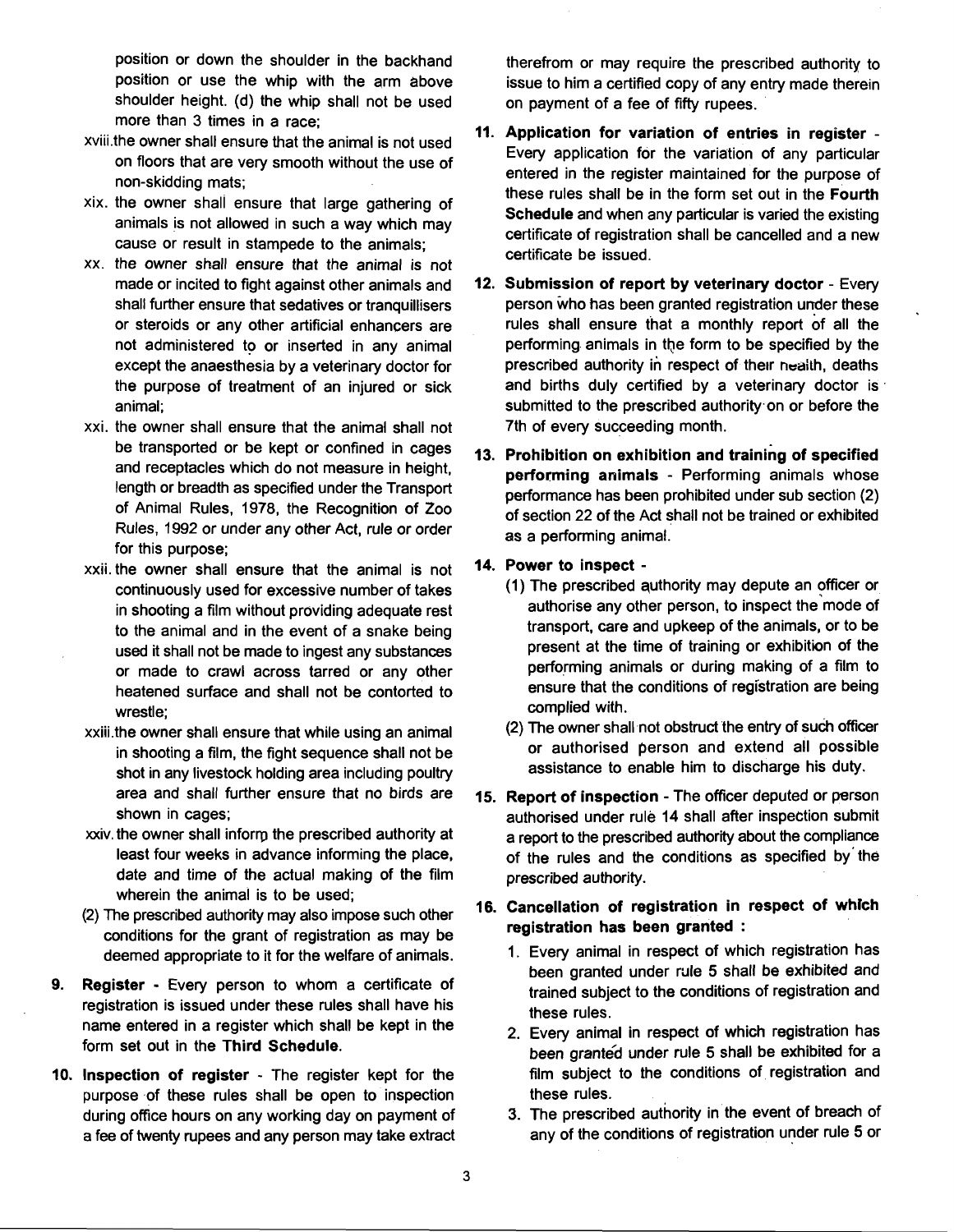any provision of the Act or the rules made thereunder who has been granted registration under these rules may suspend the registration pending enquiry and may, on proof by him that the original certificate of after granting an opportunity of hearing revoke the registration has been lost or destroyed and on payment<br>registration so granted or issue such orders or of a fee of one hundred rupees, be given a duplicate of a fee of one hundred rupees, be given a duplicate directions as it may consider proper for the welfare copy of the certificate of registration which for the of the animals.<br> **purposes of these rules shall have the same effect as**<br> **purposes of these rules shall have the same effect as**<br> **the original certificate of registration**.

17. Issue of duplicate copies of certificate - Any person

## **FIRST SCHEDULE**

#### **Form of Application**

(see rule 3 (2))

I, the undersigned, do hereby apply for registration under the Performing Animals (Registration) Rules, 2000 and do hereby declare the following particulars to be true and complete to the best of my knowledge and belief

> Signature \_\_\_\_\_\_\_\_\_\_\_\_\_\_\_\_\_ Date  $\qquad \qquad \qquad$

Address to which order of approval is to be sent

**PARTICULARS** 

- $1.$ Full Name of applicant (in block letters)
- State name (if any used in India)
- 3. Nationality
- Either (a) address of fixed place of residence in India. and (b) the postal address in India to which letters may be forwarded.
- Address or address (if any) in India, other than temporary addresses while on tour at which applicant trains or intends to train performing animals (If none, write "None")
- State whether registered under the Performing Animals Rules,  $6.$ 1973 If so. State the number and date of certificate of registration
- Copy of ownership certificate if the animal is a protected specie under the Wildlife (Protection) Act 1972. S~ecies - Sex **A@** Number
- 8. (i) Particulars of performing animals proposed to be

(b) exhibited

(a) trained

(c) trained and exhibited for use in films

(ii)Trained performing animals already available as prescribed above for being exhibited

- Describe the nature of the performance or Performances in which the performing animals are to be exhibited or for which they are to be trained, mentioning any apparatus which is used or to be used for the purposes of the performance.
- Explanation :Detailed description of what is to be done by the animals taking part in the perforrnance method of training and should state the approximate duration of the perforrnance the number of performances to be given in one and the same day and the number of animals of each kind taking part in the performance.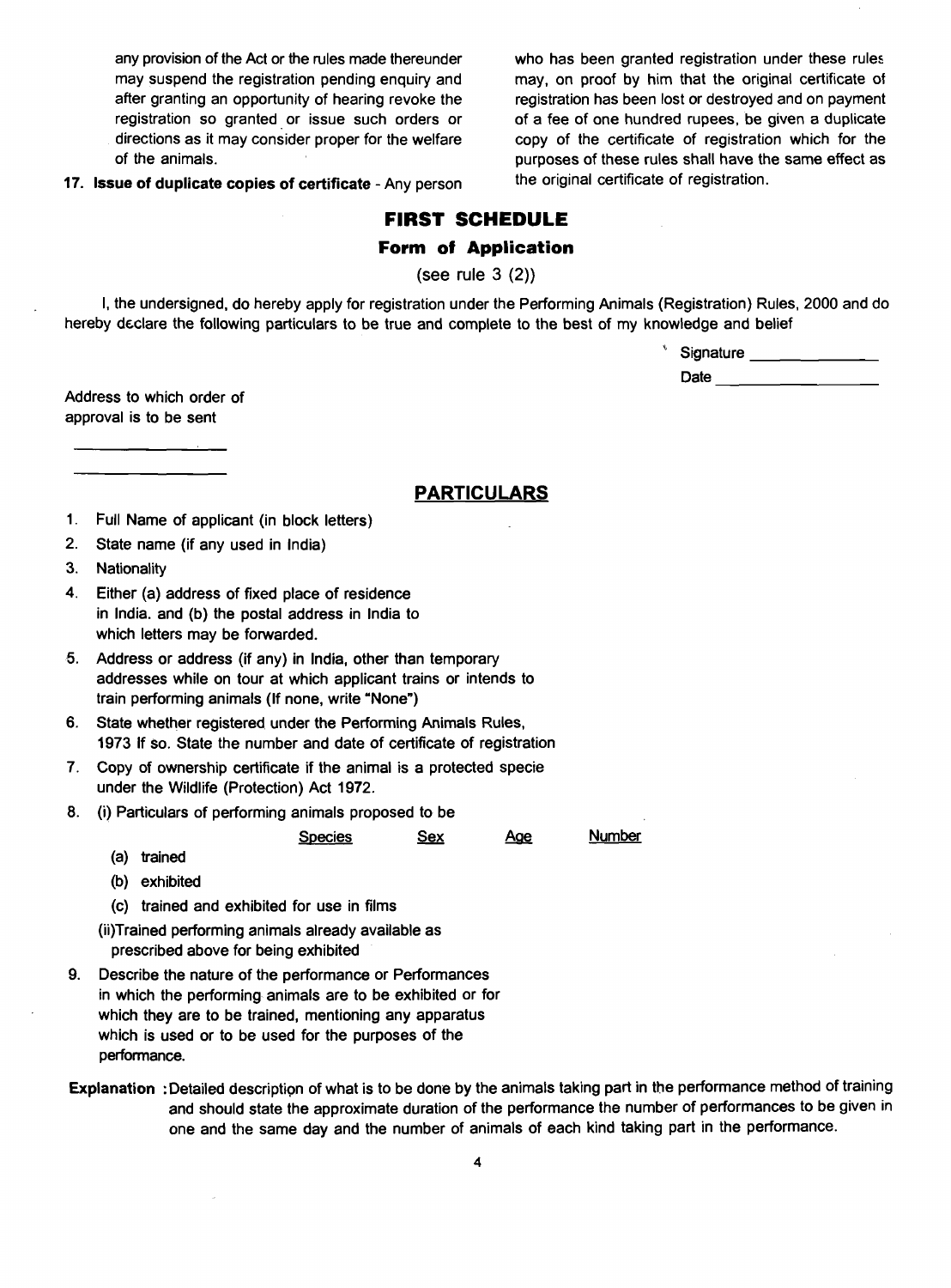# **SECOND SCHEDULE**

# **Certificate of Registration**

## **(see rule 6)**

This is to certify that the person to whom the under-mentioned particulars relate has this day been registered under le Performing Animals (Registration) Rules, 2000 with the Registration Authority for the

Serial Number of Entry in Register

Signature of Clerk of Registration Authority

Name of the place :

Date  $\frac{1}{2}$   $\frac{1}{2}$   $\frac{1}{2}$   $\frac{1}{2}$   $\frac{1}{2}$   $\frac{1}{2}$   $\frac{1}{2}$   $\frac{1}{2}$   $\frac{1}{2}$   $\frac{1}{2}$   $\frac{1}{2}$   $\frac{1}{2}$   $\frac{1}{2}$   $\frac{1}{2}$   $\frac{1}{2}$   $\frac{1}{2}$   $\frac{1}{2}$   $\frac{1}{2}$   $\frac{1}{2}$   $\frac{1}{2}$   $\frac{1}{2}$   $\frac{1}{$ 

#### **Particulars**

| Name of<br>trainer or<br>exhibitor | Nationality | Either (a) Address<br>of fixed place of<br>residence in India<br>or (b) permanent<br>postal address in<br>India to which<br>letters addressed<br>to the trainer or<br>exhibiter may be<br>forwarded | Address or<br>addresses at<br>which the<br>performing<br>animals are to<br>be trained | Particulars of I<br>any previous<br>registration | To be<br>trained | To be<br>Kind No. Kind No. Kind No. | Kind of proposed performing animal Description<br>To be trained/<br>exhibited exhibited for use<br>in films | nature of<br>perfor-<br>manos | Date of<br>of general Registration of | <b>Particulars</b><br>any order<br>of Court<br>made under<br>section 24<br>of the<br>Prevention<br>of Cruelty to<br>Animals Act.<br>1960 |
|------------------------------------|-------------|-----------------------------------------------------------------------------------------------------------------------------------------------------------------------------------------------------|---------------------------------------------------------------------------------------|--------------------------------------------------|------------------|-------------------------------------|-------------------------------------------------------------------------------------------------------------|-------------------------------|---------------------------------------|------------------------------------------------------------------------------------------------------------------------------------------|
| (1)                                | (2)         | (3)                                                                                                                                                                                                 | (4)                                                                                   | (5)                                              | (6)              | (7)                                 | (8)                                                                                                         | (9)                           | (10)                                  | (11)                                                                                                                                     |
|                                    |             |                                                                                                                                                                                                     |                                                                                       |                                                  |                  |                                     |                                                                                                             |                               |                                       |                                                                                                                                          |

## **THIRD SCHEDULE**

#### **Form of Register**

**(see rule 9)** 

## **Particulars**

|            |                                      |     |                                                                                                                                                                                                                                          |                                                                     | <b>Particulars</b>                             |                  |                                     |                                                                                                             |                               |                                       |                                                                                                                                   |
|------------|--------------------------------------|-----|------------------------------------------------------------------------------------------------------------------------------------------------------------------------------------------------------------------------------------------|---------------------------------------------------------------------|------------------------------------------------|------------------|-------------------------------------|-------------------------------------------------------------------------------------------------------------|-------------------------------|---------------------------------------|-----------------------------------------------------------------------------------------------------------------------------------|
| SI.<br>No. | Name of I<br>trainer or<br>exhibitor |     | Nationality Either (a) Address<br>of fixed place of<br>residence in India I<br>or (b) permanent $\vert$<br>postal address in animals are to<br>India to which<br>letters addressed<br>to the trainer or<br>exhibiter may be<br>forwarded | Address or<br>addresses at<br>which the<br>performing<br>be trained | Particulars of<br>any previous<br>registration | To be<br>trained | To be<br>Kind No. Kind No. Kind No. | Kind of proposed performing animal Description<br>To be trained/<br>exhibited exhibited for use<br>in films | nature of<br>perfor-<br>mance | Date of<br>of general Registration of | Particulars<br>any order<br>of Court<br>made under<br>section 24<br>of the<br>Prevention<br>of Cruelty to<br>Animals Act.<br>1960 |
| (1)        | (2)                                  | (3) | (4)                                                                                                                                                                                                                                      | (5)                                                                 | (6)                                            | (7)              | (8)                                 | (9)                                                                                                         | (10)                          | (11)                                  | (12)                                                                                                                              |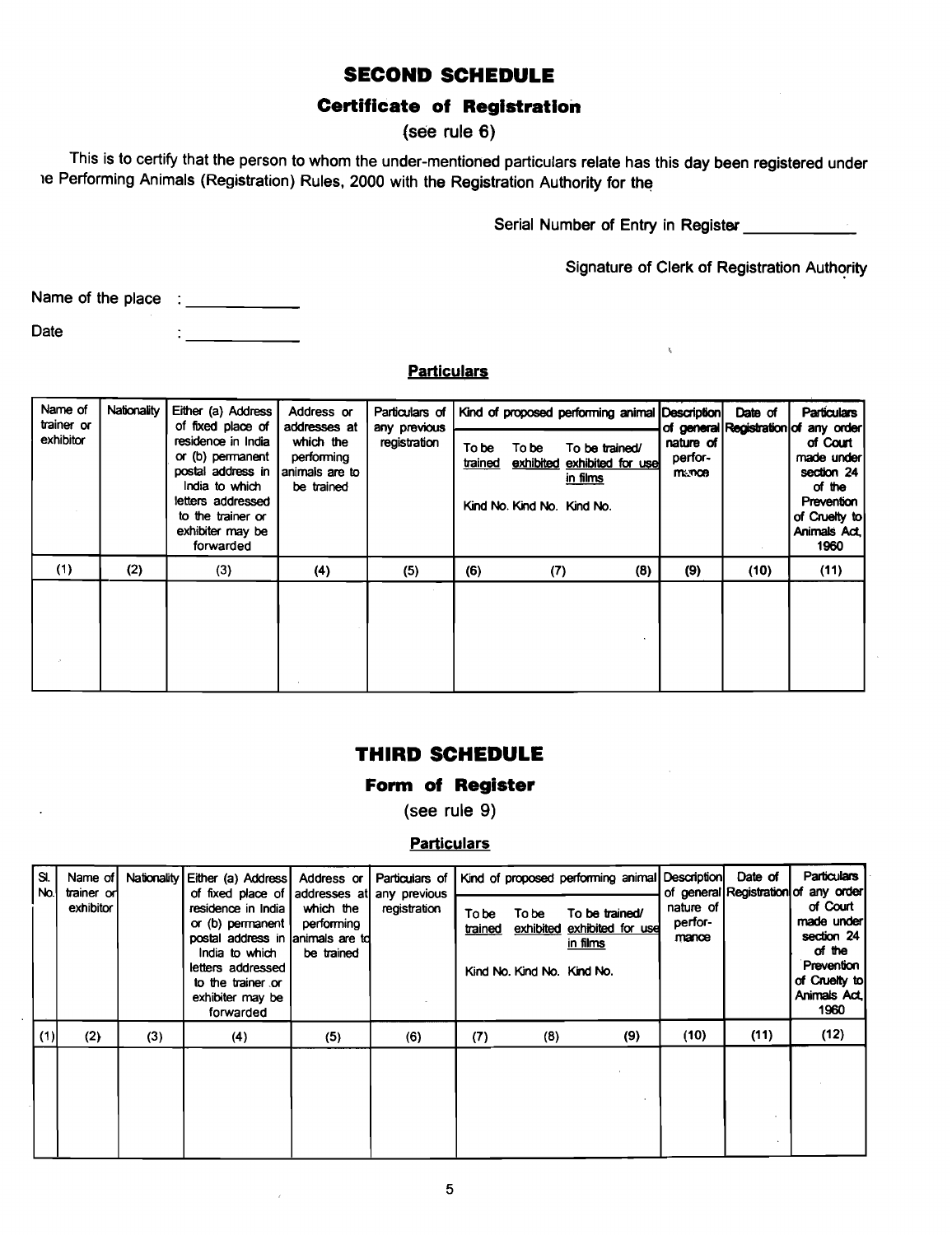#### **FOURTH SCHEDULE**

#### **Form of Appllcatlon for Varlatlon Particulars**

#### **Entered In Reglster**

(see rule 11)

Application to have the particulars entered in the register with respect to the applicant varied.

To

The prescribed authority

Full Name of the applicant (in block letters)

Number and date of Certificate of Registration

I **return** herewith my certificate of registration under the Performing Animals (Registration) Rules, 2000 and I hereby apply to have the particulars entered in the Register with respect to be varied as follows and the reasons given below:

I also request that my existing certificate may be cancelled and a new certificate of registration may be issued to me.

Signature \_\_\_\_\_\_\_\_\_\_\_\_\_

**i** 

Address

# **FIFTH SCHEDULE**

## **Suggestive Size of Cages for Transportation**

| <b>Species</b>        | Length<br>(m) | <b>Breadth</b><br>(m) | <b>Height</b><br>(m) |  |
|-----------------------|---------------|-----------------------|----------------------|--|
| Slender loris,        | 0.40          | 0.25                  | 0.35                 |  |
| Slow loris            | 0.60          | 0.25                  | 0.45                 |  |
| Horse (domestic/wild) | 3.00          | 1.00                  | 1.75                 |  |
| Ass (domestic/wild)   | 2.25          | 80                    | 1.28                 |  |
| Zebra                 | 2.60          | 95                    | 1.80                 |  |
| Elephant (Adult)      | 4.80          | 2.40                  | 2.84                 |  |
| Hippopatamus (Common) | 4.06          | 2.10                  | 1.50                 |  |
| Pigmy Hippo           | 1.52          | 1.00                  | 0.74                 |  |
| Civet                 | 0.79          | 40                    | 0.38                 |  |
| Mongoose              | 0.56          | 25                    | 0.13                 |  |
| <b>Duck</b>           | 0.38 to 0.63  | $22 - 0.35$           | 78                   |  |
| Dove                  | 0,46          | 0.20                  | 0.21                 |  |

(See tule **8** (ii))